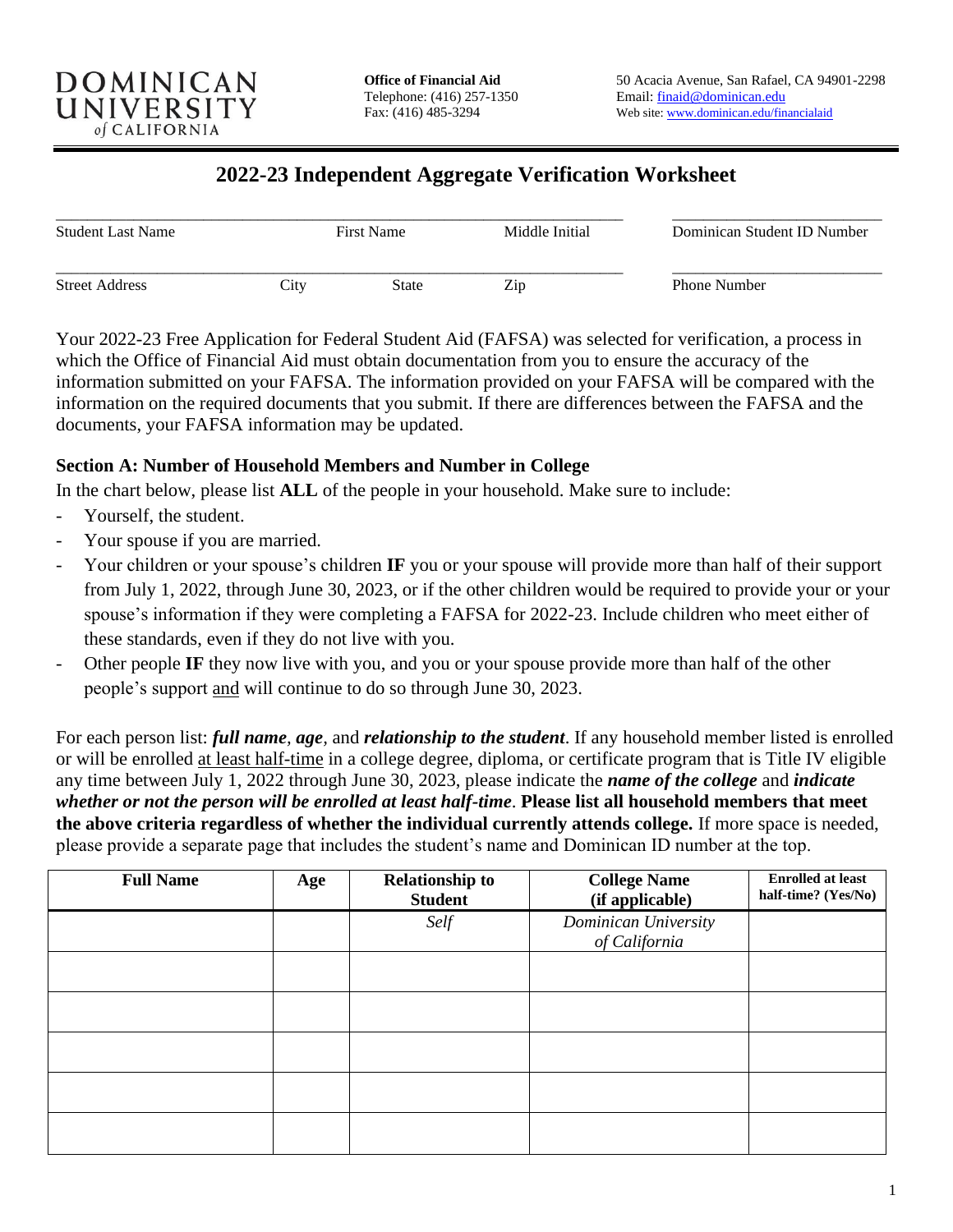**Section B: Student's 2020 Tax & Income Information –** *To be completed by the student* If you have an **Unusual Tax Filing Circumstance**, please indicate the circumstance, and see Pages 4 & 5 for additional instructions.

Check the options that apply:

- ❑ I, the student, and/or my spouse (if applicable) have filed a 2020 Federal Income Tax Return, **AND**
	- o I/we have used or will use the **IRS Data Retrieval Tool** in FAFSA to transfer my/our 2020 IRS income tax information into my FAFSA, **OR**
	- o I/we have provided or will provide a copy of my **2020 Tax Return Transcript** from the IRS (See Page 4) or a signed copy of my/our **2020 federal income tax return and applicable schedules**

**OR**

❑ I, the student, and/or my spouse (if applicable) have not filed, and I/we are not required to file a 2020 Federal income tax return, **and** I/we have provided or will provide a **Verification of Non-Filing Letter** from the IRS (see Page 4) **AND**

- o I/we have no income earned from work in 2020, **OR**
- o I/we earned income from work in 2020. I/We have listed below the names of all employers, the amount earned from each employer in 2020, and I/We have provide or will provide **copies of ALL 2020 W-2(s) or a 2020 Wage & Income Transcript** from the IRS for each source of income listed.

| <b>Employer's Name</b> | <b>Amount Earned</b> | W-2 provided?        |
|------------------------|----------------------|----------------------|
|                        |                      | $\Box$ Yes $\Box$ No |
|                        |                      | $\Box$ Yes $\Box$ No |
|                        |                      | $\Box$ Yes $\Box$ No |

**Section D: Identity and Statement of Educational Purpose** – *Please review this entire section prior to completion as there are very specific steps that must be followed.*

The student must appear **in person** at Dominican University of California in the Office of Financial Aid to verify their identity by presenting an unexpired valid government-issued photo identification (ID), such as, but not limited to, a driver's license, other state-issued ID, or passport. The institution will maintain a copy of the student's photo ID that is annotated by the institution with the date it was received and reviewed, and the name of the official at the institution authorized to receive and review the student's ID.

In addition, the student must sign, **in the presence of the institutional official**, the Statement of Educational Purpose provided below. If the student is unable to appear in person at Dominican University of California to verify their identity, the student must provide to the institution:

- (a) A copy of the unexpired valid government-issued photo identification (ID) that is acknowledged in the notary statement below, or that is presented to a notary, such as, but not limited to, a driver's license, other state-issued ID, or passport; and
- (b) The original Statement of Educational Purpose provided below, which must be notarized. If the notary statement appears on a separate page than the Statement of Educational Purpose, there must be a clear indication that the Statement of Educational Purpose was the document notarized.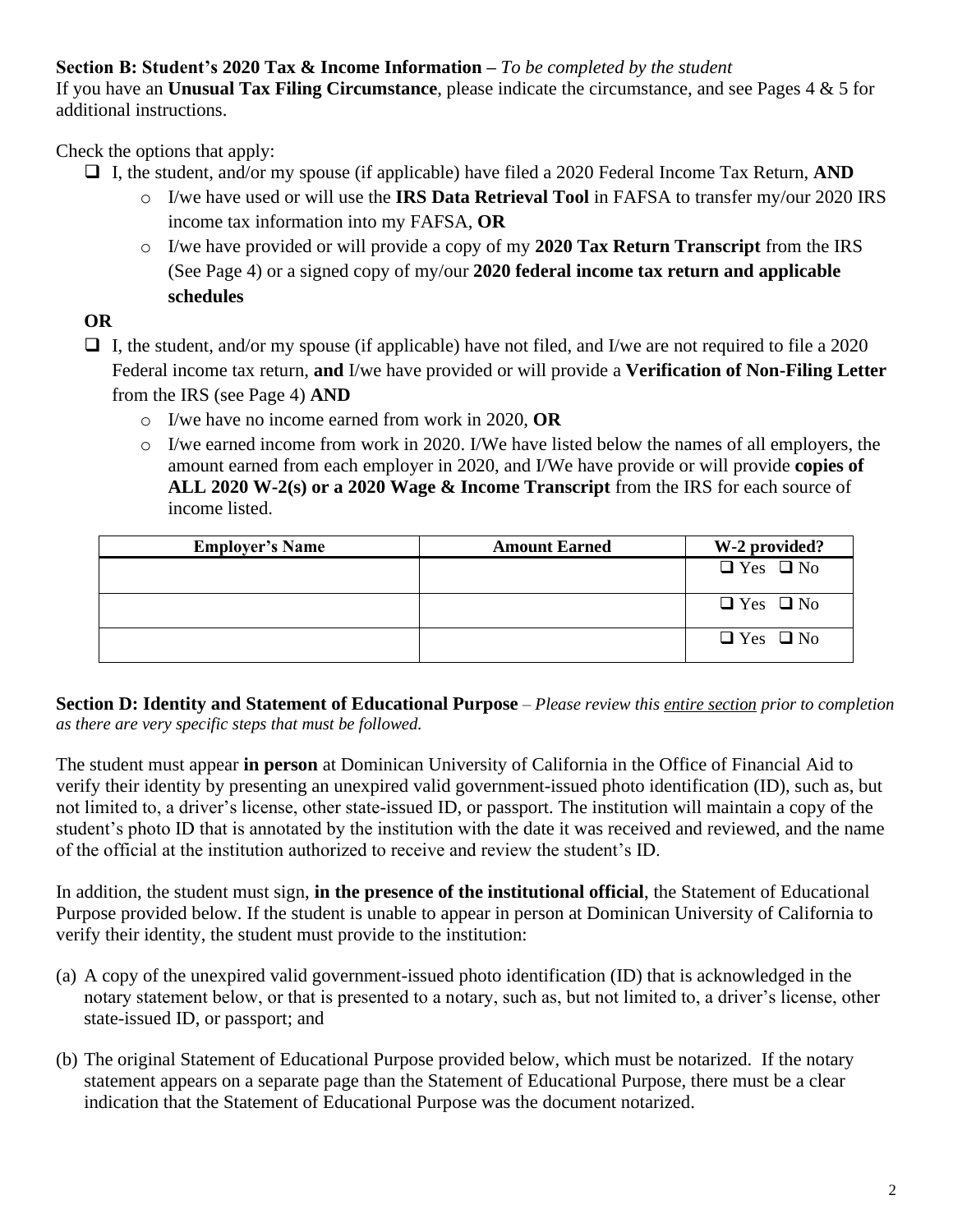| <b>Statement of Educational Purpose</b>                                                                                                                                                                                                                                                                                                               |                          |
|-------------------------------------------------------------------------------------------------------------------------------------------------------------------------------------------------------------------------------------------------------------------------------------------------------------------------------------------------------|--------------------------|
| I certify that I <u>respect of</u> Educational Purpose and (Print Student's name) am the individual signing this Statement of Educational Purpose and<br>that the Federal student financial assistance I may receive will only be used for educational purposes and to pay<br>the cost of attending Dominican University of California for 2022-2023. |                          |
| <b>Student Signature</b><br>Date                                                                                                                                                                                                                                                                                                                      | <b>Student ID Number</b> |
| <b>Notary's Certification of Acknowledgement</b><br>To be completed by a notary if the student is unable to appear in person at Dominican University of California.                                                                                                                                                                                   |                          |
|                                                                                                                                                                                                                                                                                                                                                       | (Date)                   |
| before me, <i>(Printed Notary's name)</i> personally appeared, <i>(Printed name of signer)</i> ( <i>Printed name of signer</i> )                                                                                                                                                                                                                      |                          |
| to be the above-named person who signed the foregoing instrument. (Type of government-issued photo ID provided)                                                                                                                                                                                                                                       |                          |
| <b>WITNESS</b> my hand and official seal                                                                                                                                                                                                                                                                                                              |                          |
|                                                                                                                                                                                                                                                                                                                                                       | (Notary signature)       |
| (Seal)                                                                                                                                                                                                                                                                                                                                                | (Date)                   |

**CERTIFICATION –** *To be completed by the student. The following signatures certify that all of the information reported on this worksheet is complete and correct.* **WARNING: If you purposely give false or misleading information on this worksheet, you may be fined, be sentenced to jail, or both.**

| Student Signature (required) | Date |
|------------------------------|------|
|                              |      |
|                              |      |
|                              |      |
| Spouse Signature (optional)  | Date |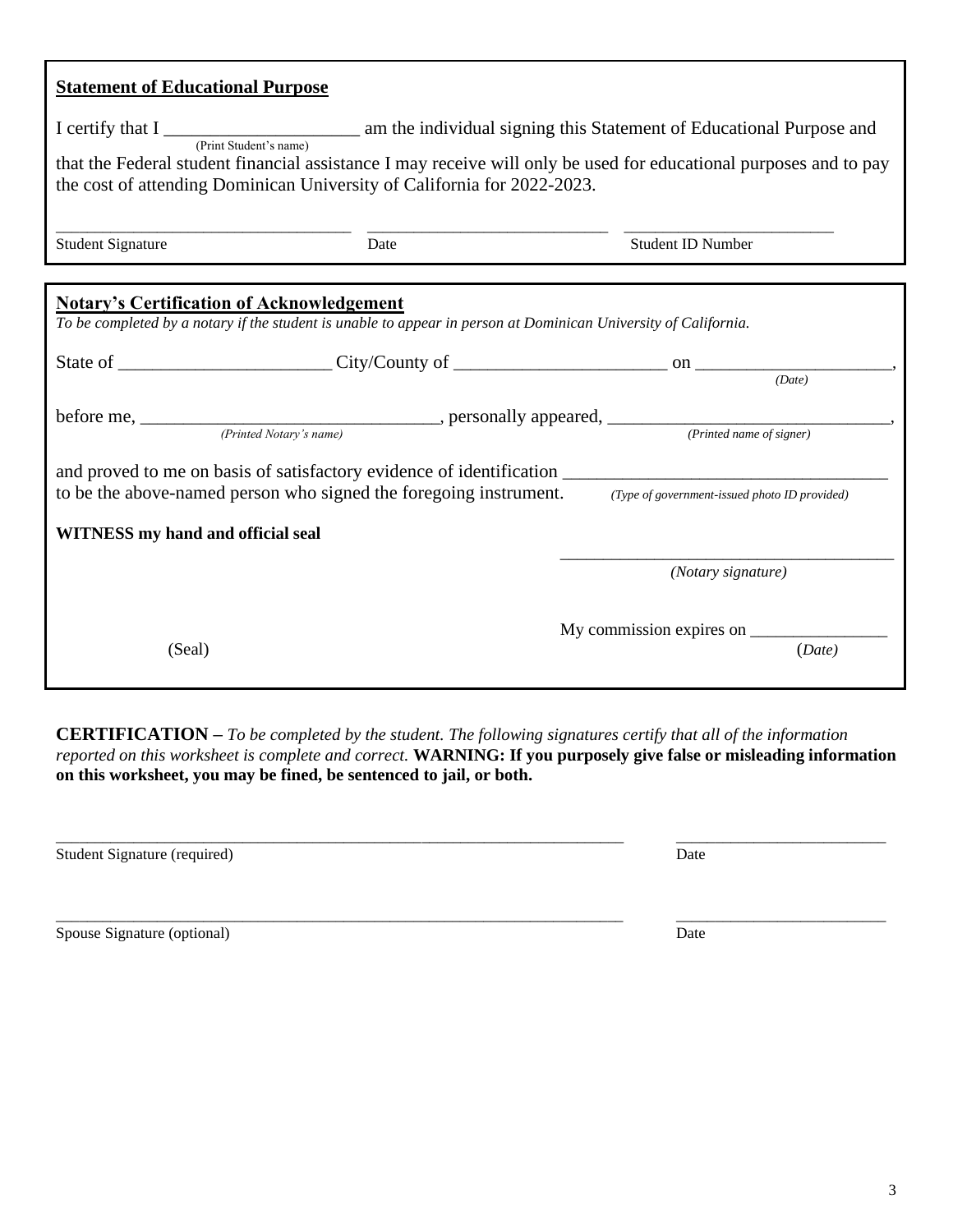### **Instructions for Providing Tax Information**

### **Instructions for using the IRS Data Retrieval Tool (DRT) in FAFSA**

- 1. Login to the student's FAFSA with the student's FSA ID.
- 2. In the Parent and/or Student Financial Information Section, complete the questions about whether taxes have been filed, the filing status, and whether a Puerto Rican/foreign tax return were filed for 2020.
- 3. If you are eligible to use the DRT, a "LINK TO IRS" button should appear. Click it.
- 4. On the next page, click on the "PROCEED TO IRS SITE" button.
- 5. Your name and information should appear on the IRS site. Enter your information and address **exactly** as it appears on your 2020 Federal Income Tax Return. Click submit.
- 6. You will be taken to a page that confirms which items will be transferred from the IRS to the FAFSA. Under the "Transfer My Tax Information into FAFSA" heading, check the box to confirm the transfer of the data and click on the "Transfer Now" button. You will be taken back to the FAFSA.
- 7. Complete, sign, and submit the remaining portions of the FAFSA.

**Note:** Individuals filing as Married Filing Separately are not eligible to use the IRS DRT and must provide the Tax Return Transcripts (see instructions below) or signed copies of the 2020 income tax return and all applicable schedules for each individual.

# **Instructions for requesting the Tax Return Transcript or Verification of Non-Filing**

- 1. Go to [www.irs.gov/individuals/get-transcript](https://www.irs.gov/individuals/get-transcript)
- 2. Select either "Get Transcript Online" to download most transcripts (requires IRS account) or "Get Transcript by Mail" to request a transcript to be mailed (Tax Return Transcript only)
- 3. Follow instructions for each method
- 4. Download or request the needed items
	- a. The Tax Return Transcript will be listed as the Return Transcript for tax filers.
	- b. Verification of Non-Filing Letter will also be listed as Return Transcript for non-tax filers.
	- c. Note: the Verification of Non-Filing Form may also be requested by filing Form 4506-T from the IRS.

# **Unusual Tax Filing Circumstances**

In some cases, you may not be able to submit a Tax Return Transcript or use the IRS DRT in FAFSA to provide your tax information. Please refer to the situations below for additional information.

# **Individuals Granted a Filing Extension by the IRS**

An individual who is required to file a 2020 IRS income tax return and has been granted a filing extension by the IRS beyond the automatic six-month extension for tax year 2020, must provide the following items:

- Copy of IRS Form 4868 that was filed with the IRS for tax year 2020
- Copy of the IRS's approval of an extension beyond the automatic six-month extension for tax year 2020
- Verification of Non-Filing (VNF) Letter (see instructions on Page 3) dated on or after October 1, 2020 or a signed statement certifying that the individual attempted to obtain the VNF from the IRS and was unable to obtain the required documentation.
- W-2(s) for each source of employment income received or an equivalent document for tax year 2020
- If self-employed, a signed statement certifying the amount of the individual's Adjusted Gross Income (AGI) and the U.S. income tax paid for tax year 2020 (preferably from an accountant)